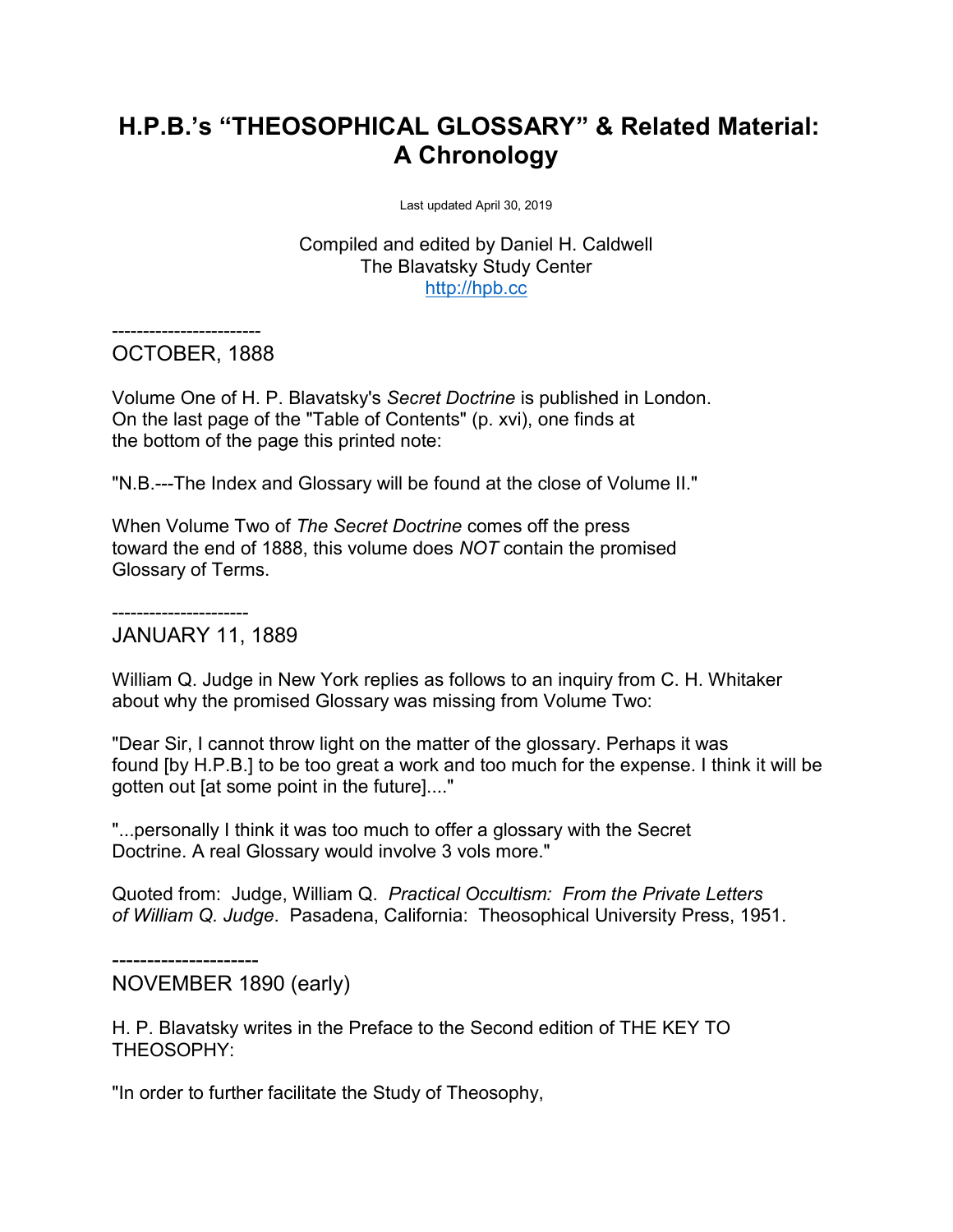which Ithe first 1889 edition of the 'Key' has already made an easy task, I have added [in this 2nd. edition] a copious [62 page] 'Glossary' of all the technical terms found in it [the 'Key']."

"Most of the definitions and explanations [in this 62 page Glossary] are TRANSCRIPTIONS or ABBREVIATIONS from the larger 'Theosophical Glossary', which will shortly be published TOGETHER WITH the Treatise on 'Archaic Symbolism.'" [caps added.]

"It is hoped that both 'Glossaries' will supply a long-felt want, and that the larger one will cover the whole range of occult terminology as completely as possible."

"H.P.B. Theosophical Headquarters, 19, Avenue Road, London, N.W. 1890."

----------------------------

NOVEMBER 5, 1890

In a document dated November 5, 1890 from London T.S. headquarters (19 Avenue Road), C. F. W. [Claude Falls Wright, Secretary of the Blavatsky Lodge and a member of H.P.B.'s Inner Group], writes:

"The large Glossary of Theosophical Terms TO BE ISSUED WITH the *Archaic Symbolism* is now completed [by H.P.B.] and will go to the printer in a few days." [Caps added.]

"The 'Abbreviation' [i.e., the 62 page Glossary by H.P.B.] has been set up some time, and a very short time has to elapse before the second edition of the *Key to Theosophy* will be published with this additional material annexed."

Quoted from *The Path*, December 1890, p. 295.

----------------------------

## NOVEMBER 1890

The Council of the British Theosophical Society writes a letter giving a summary of the British Theosophical work done in 1890 and sends the letter to India where it is read during the Annual Convention of the Theosophical Society at Adyar, Madras India, December 27 though December 29, 1890. This letter is titled "From the Council of the British T.S. to the General Council of the Theosophical Society."

In the letter, one finds this significant statement: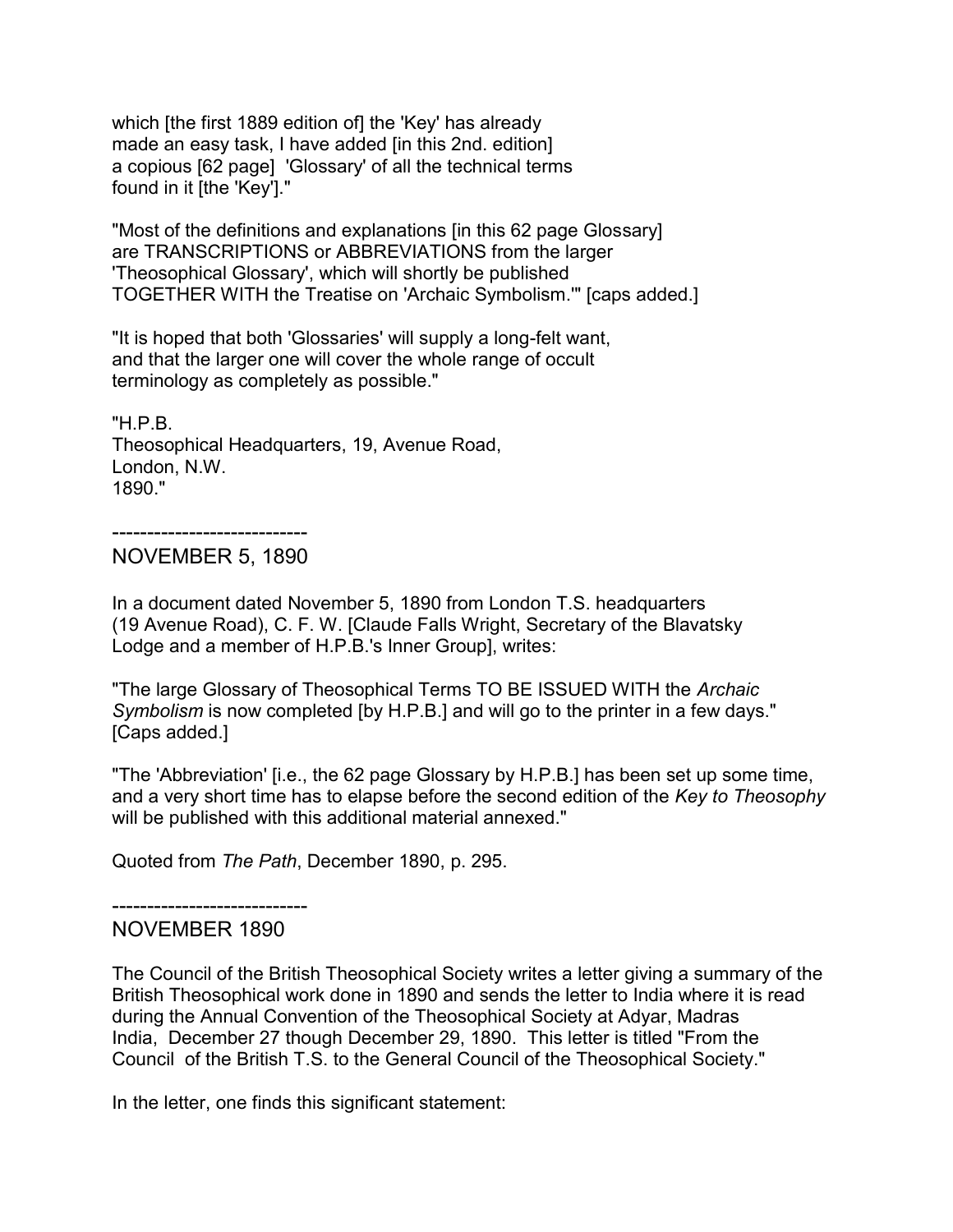"...the following new works have been, or are being issued by the T.P.S. [Theosophical Publishing Society, London]..."

Eight different titles are given, the eighth title being listed as follows:

"8. *Archaic Symbolism*, a reprint of the Symbology of the *Secret Doctrine*, with ADDITIONAL MATTER and a most voluminous and instructive glossary by H.P.B." (Caps added.)

This letter is signed by 14 British T.S. members, including Annie Besant, Countess Wachtmeister, William Kingsland, G.R.S. Mead, Alice Gordon, and Laura M. Cooper.

Quoted from p. 38 of the printed *General Report of the Fifteenth Convention and Anniversary of the Theosophical Society, at the Headquarters, Adyar, Madras, December the 27th, 28th, and 29th, 1890, with Official Documents*.

----------------------------

## FEBRUARY, 1891

A.L.C. [Alice Leighton Cleather, a member of H.P.B.'s Inner Group) in a letter, dated London, February 1891, writes:

"A most important addition to our theosophical literature --- in the shape of H.P.B.'s exhaustive 'Glossary' of terms used in the 'Secret Doctrine,' and other standard theosophical works --- is now in the printer's hands, and will, it is hoped, very shortly be in ours. The value of the book, as an important factor in our studies, can hardly be over-estimated."

Quoted from *The Theosophist*, April 1891, p. 438.

----------------------------

## FEBRUARY 1891

Readers of *The Vahan* are told that:

". . . the new [second] edition of the *Key to Theosophy* . . . has just been issued with the addition of a [62 page] Glossary."

Quoted from *The Vahan* (London), Feb. 15, 1891, p. 4.

----------------------------

FEBRUARY 28, 1891

C.F.W. (Claude Falls Wright) in London writes: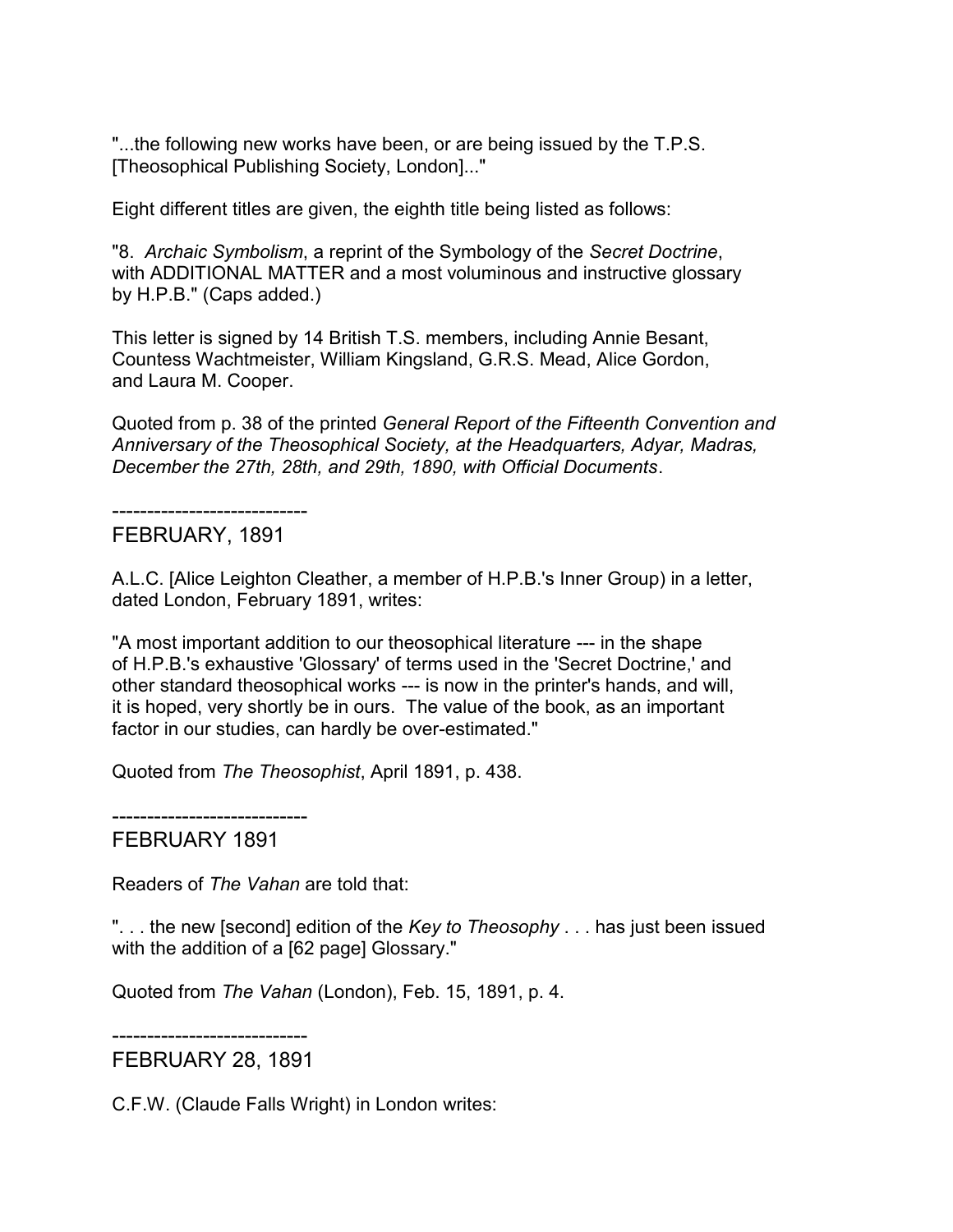"The T.P.S. [Theosophical Publishing Society] has just published a [62 page] glossary of the terms used in the *Key*. This is an abridgement of the larger one [*The Theosophical Glossary*], *now being proof-read* [italics added], and which will be issued in another month or two at the latest."

Quoted from C.F.W.'s letter appearing in *The Path*, April 1891, p. 29.

The 62 page glossary was being published *by itself* as a pamphlet with the title *Glossary of Theosophical Terms Used in the Key to Theosophy*.

----------------------- MAY 4, 1891

Having left England April 1 and traveling to the United States to represent H.P.B. at the annual American Theosophical Society Convention, Annie Besant gives during this trip her testimony (on May 4, 1891) in HPB's pending legal case against Elliott Coues and the New York Sun.

During her testimony, Mrs. Besant narrates from her own personal knowledge the following about H.P.B.'s literary work in England during the first three months of 1891:

"There is one other work of hers [HPB's], which I have seen in manuscript, still unpublished; a third volume of 'The Secret Doctrine' which is now being got ready [by H.P.B.] for the press under my own eyes."

"Madame Blavatsky has also in preparation a glossary of Sanscrit and Eastern tongues; those are both in preparation [by H.P.B.]; one of them is already in type and the other is nearly ready for type."

Quoted from Michael Gomes, ed., *Witness for the Prosecution: Annie Besant's Testimony on Behalf of H. P. Blavatsky in the N. Y. Sun/Coues Law Case*, 1993, p. 23.

---------------------------- MAY 8, 1891

H.P.B. dies in London.

-------------------- OCTOBER, 1891

G.R.S. Mead in his article "Theosophy and Occultism" quotes from H.P.B.'s still unpublished *Theosophical Glossary*. He writes: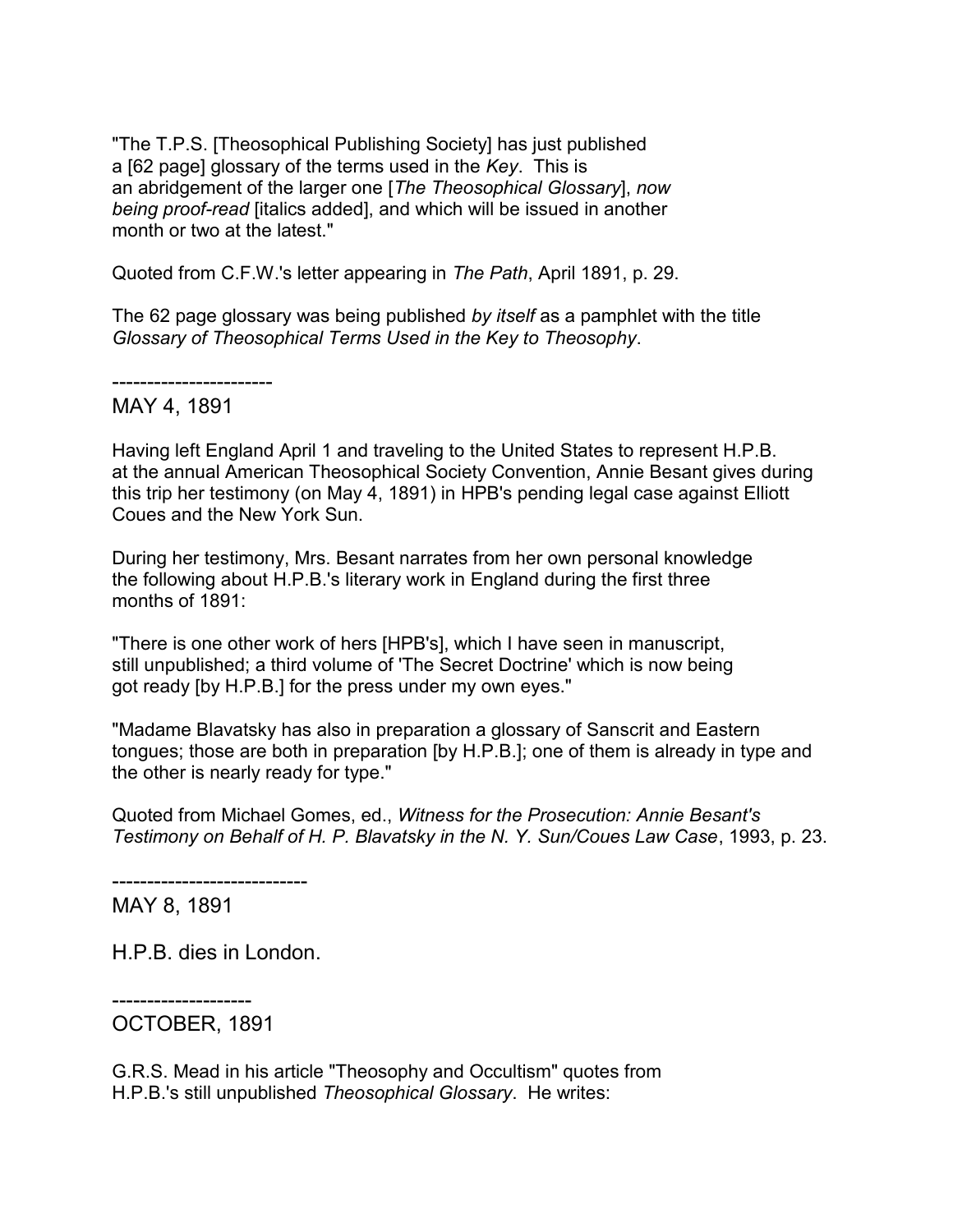"And again in the *Rig Veda* (X. 129) we read: 'Desire first arose in IT which was the primal germ of Mind; (and which) sages, searching with their *intellect*, have discovered *in their heart* to be the bond which connects entity with non-entity.'"

"Here 'Desire' is Wisdom, 'that all embracing desire for universal good, (Divine) love for all that lives and feels, needs help and kindness, the feeling of infinite tender compassion and mercy,' which is the supreme reason of 'creation,' as H.P.B. so well explains in her yet unpublished *Theosophical Glossary*."

Quoted from *Lucifer*, October 1891, p. 107.

------------------------

## NOVEMBER 27, 1891

G.R.S. Mead, as General Secretary of the European Section of the Theosophical Society, writes a letter (dated Nov. 27, 1891) giving a summary of the Theosophical work in Europe during 1891. This letter is sent to India where it is read during the Annual Convention of the Theosophical Society at Adyar, Madras India, December 27 though December 29, 1891.

In this letter, Mr. Mead states that:

"The most important work, which is nearly off the press [in London] is H.P.B.'s large *Theosophical Glossary*, a work of some 400 pages of the same size as the *Secret Doctrine*."

Quoted from p. 36 of the printed *General Report of the Sixteenth Convention and Anniversary of the Theosophical Society, at the Head-Quarters, Adyar, Madras, December the 27th, 28th, and 29th, 1891, with Official Documents*.

----------------------- DECEMBER 1891 (est.)

An announcement appears in the January 1892 issue (p. 434) of *Lucifer:*

*"The Theosophical Glossary*, we are glad to announce, is nearing completion. The last page proofs are sent in, and the book will be on sale in the course of a few weeks. The price is fixed at 12s. 6d. It is a work of some 400 pages of the same size as the *Secret Doctrine*, and contains much valuable information, which H.P.B. alone could give, on Esoteric Philosophy. The information on the Esotericism of the Buddhist system, and in elucidation of the Glossaries of the *Voice of the Silence*, is especially valuable; and from every point of view it is a book that no student of Theosophy can allow to be absent from his shelves".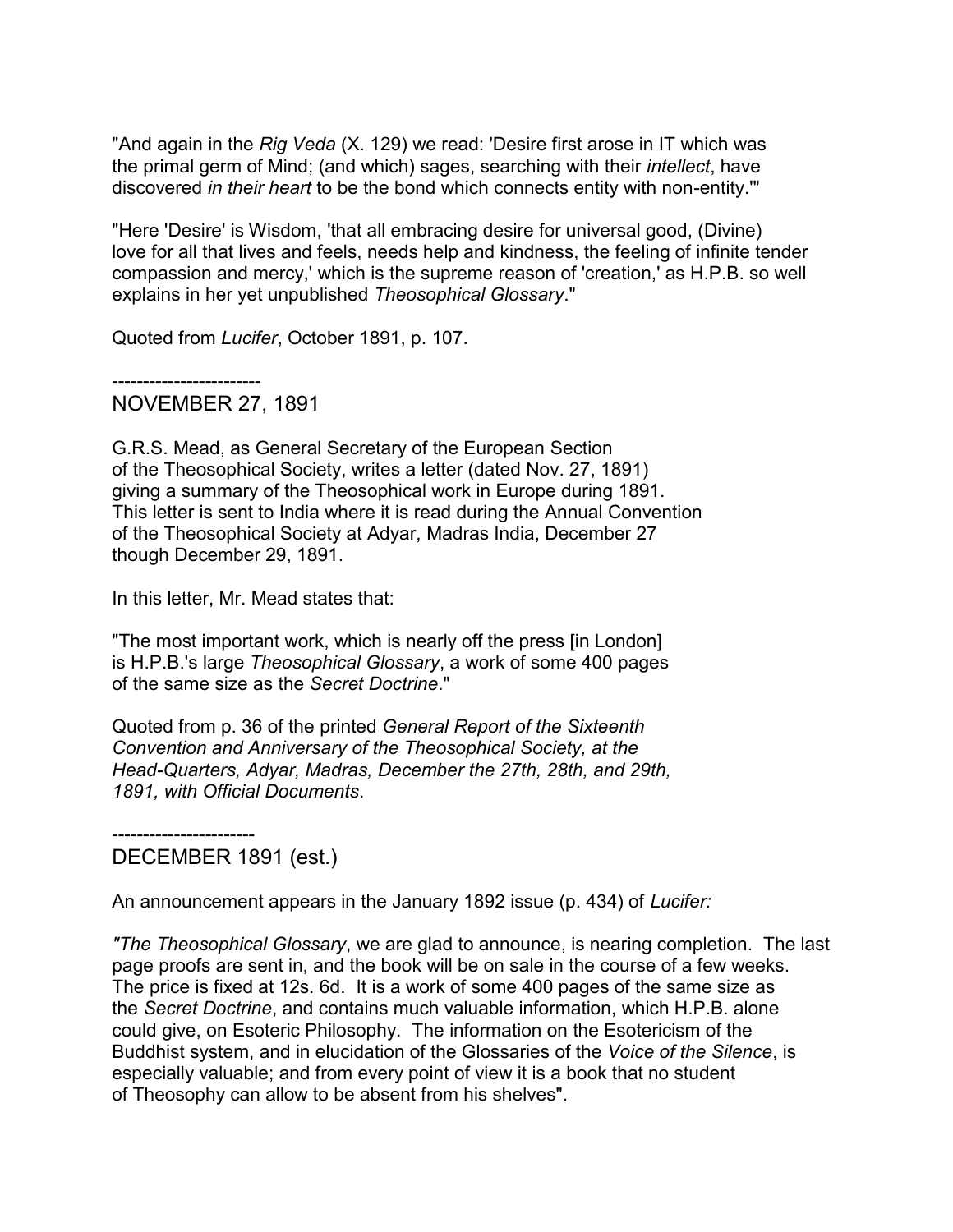"It can hardly be too much regretted that the *Glossary* is a posthumous work, for *H.P.B. was adding largely to it on the few proofs that came in previous to her departure* [italics added]. In fact she had intended to incorporate a short account of the lives of the great Adepts, which would have still more increased the size and utility of the volume. The editing has naturally been a matter of great difficulty, as it would tax the resources even of the best polyglot scholar to the utmost."

"The work, however, is completed, and we have one more gift from H.P.B. to us; one all the more precious as being mostly written [by H.P.B.] in the greatest pain and suffering, every line being literally produced by an effort of will in the midst of extreme physical torture. An example for us to the last!"

---------------------------

## JANUARY 1892

G.R.S. Mead --- in his Preface (dated London, January 1892) to the published *Theosophical Glossary* by H.P.B. --- tells the reader:

"*The Theosophical Glossary* labours under the disadvantage of being an almost entirely posthumous work, of which the author only saw the first thirty-two pages in proof [i.e., the proof copy typeset by the printer from H.P.B.'s original manuscript or copy].

This is all the more regrettable, for H.P.B., as was her wont, was [as she reviewed the proof copy] adding considerably to her original copy [i.e., HPB's original manuscript as first sent to the printer], and would no doubt have increased the volume far beyond its present limits [of 389 printed pages]...."

#### -------------------------- FEBRUARY 1892

When *The Theosophical Glossary* is finally published, a few entries contain references to "the text of Archaic Symbolism."

In the entry for "Carnac," one finds this statement:

"(See the 'Origin of the Satanic Myth' in Archaic Symbolism.)"

In another "entry" on the "Lotus," this reference is given:

"See the text of Archaic Symbolism in the Appendix Viii. 'The Lotus, as a Universal Symbol'."

These 2 entries read in full as follows: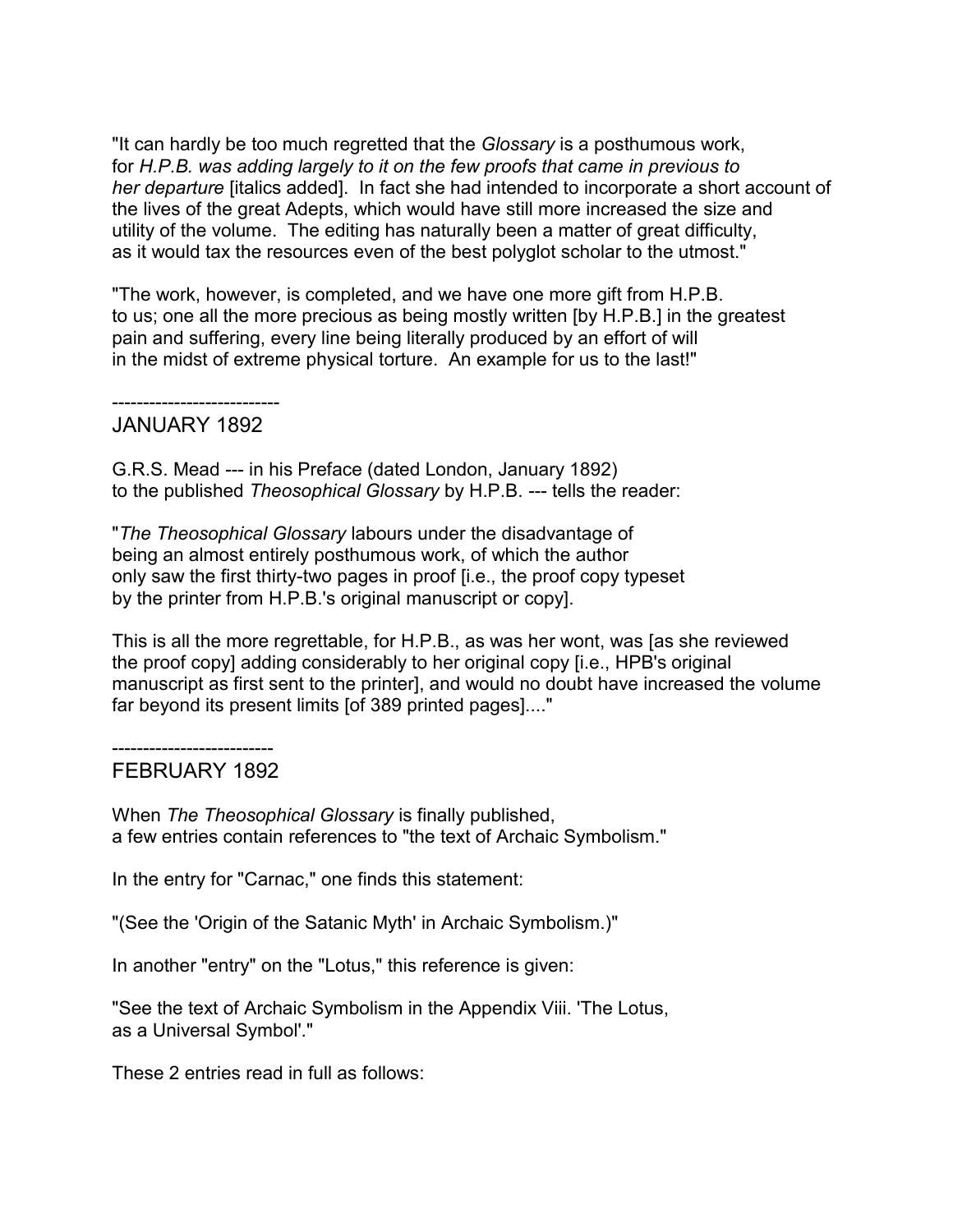"Carnac. A very ancient site in Brittany (France) of a temple of cyclopean structure, sacred to the Sun and the Dragon; and of the same kind as Karnac, in ancient Egypt, and Stonehenge in England. (See the "Origin of the Satanic Myth" in Archaic Symbolism.) It was built by the prehistoric hierophant-priests of the Solar Dragon, or symbolized Wisdom (the Solar Kumâras who incarnated being the highest). Each of the stones was personally placed there by the successive priest-adepts in power, and commemorated in symbolic language the degree of power, status, and knowledge of each. (See further Secret Doctrine II. 381, et seq., and also "Karnac".)"

"Lotus (Gr.). A most occult plant, sacred in Egypt, India and else where; called "the child of the Universe bearing the likeness of its mother in its bosom". There was a time "when the world was a golden lotus" (padma) says the allegory. A great variety of these plants, from the majestic Indian lotus, down to the marsh-lotus (bird's foot trefoil) and the Grecian "Dioscoridis", is eaten at Crete and other islands. It is a species of nymphala, first introduced from India to Egypt to which it was-not indigenous. See the text of Archaic Symbolism in the Appendix Viii. "The Lotus, as a Universal Symbol"."

#### ------------------------------ MARCH 1892 (est.)

Upon receiving a copy of the newly published *Theosophical Glossary*, William Q. Judge writes a brief review of the book for the April 1892 issue (pages 28-29) of *The Path*:

*"Theosophical Glossary*, by H.P. Blavatsky (1892, London, Theosophical Publication Society; New York, *The Path*. Quarto, 390 pages, cloth, \$3.50). This work is a posthumous publication, as H.P.B. saw only thirty-two pages of proofs. It is edited by Brother G.R.S. Mead, and is well printed on good paper. It will be extremely useful to students, not only because it is a glossary, but also from the many hints scattered through it by the author, and as it gives in many cases her own views --- always valuable --- regarding various subjects. Take FIRE. She says, 'The symbol of the living fire is the sun, *certain of whose rays develop the fire of life in a diseased body, impart the knowledge of the future* to the sluggish mind, and stimulate to active function a certain psychic and dormant faculty in man.' Here is a broad hint. And about hypnotism she says it is the most dangerous of practices, morally and physically. Under LUXOR she again asserts that the real Brotherhood of that name exists and is the most secret of all, and denies the genuineness of the bogus H.B. of L. that duped so many people. We remember in 1874-5 having conversation with H.P.B. about the real Luxor fraternity. AKASA (page 13) is differentiated from ether with which some have confused it. The articles on MESMER and ST. GERMAIN are both extremely interesting and the last intense suggestive, especially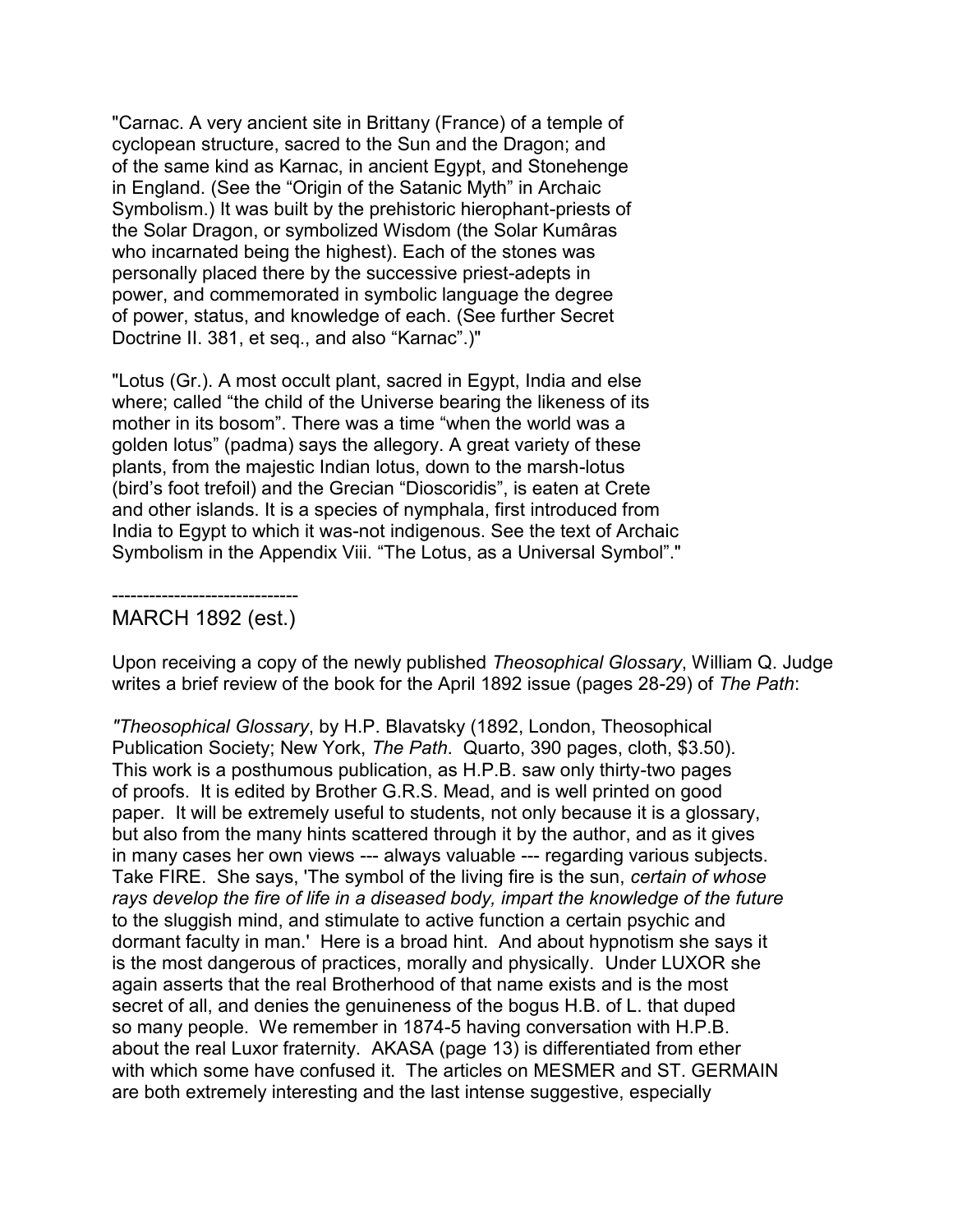in the last sentence, 'Perchance some may recognize him [St. Germain] at the next *Terreur*, which will affect all Europe when it comes, and not only one country alone.' But space will not allow further reference to the contents of this valuable volume."

-----------------------

## APRIL 1892

Colonel Henry S. Olcott writes a critical review of *The Theosophical Glossary* in *The Theosophist*, April 1892, pp. 444-45.

See <http://blavatskyarchives.com/olcottglos.htm>

-------------------

## 1895

William Emmette Coleman does an analysis of H.P.B.'s writings. His comments concerning The Theosophical Glossary are as follows:

"*The Theosophical Glossary*, published in 1892, contains an alphabetical arrangement of words and terms pertaining to occultism and theosophy, with explanations and definitions thereof. The whole of this book, except the garblings, distortions and fabrications of Madame Blavatsky scattered through it, was copied from other books. The explanations and definitions of 425 names and terms were copied from Dowson's *Hindu Classical Dictionary*. From Wilson's *Vishnu Purana* were taken those of 242 terms; from Eitel's *Handbook of Chinese Buddhism*, 179; and from Mackenzie's *Masonic Cyclopaedia*, 164. A modicum of credit was given to these four books in the preface. But, inasmuch as, scattered through the *Glossary*, credit was given at intervals to these books for a certain few of the passages extracted therefrom, its readers might easily be misled, by the remark in the preface relative to these four books, into the belief that said remark was intended to cover the various passages in the *Glossary* where these books are named as the sources whence they were derived and these alone, that the passages duly credited to said books comprised the whole of the matter in the volume taken from them, instead of being but a small part of the immense collection of matter transferred *en masse* to the *Glossary*. But the four named in the preface are not the only books thus utilised. A glossary of Sanskrit and occultic terms was appended to a work called *Five Years of Theosophy*, published by Mohini M. Chatterji in 1885. At least 229 of these terms and their definitions were copied in Blavatsky's *Glossary*, nearly *verbatim* in every instance; and no credit whatever was given for this wholesale appropriation of another's work. I cannot find a single reference to Chatterji's glossary in any part of the later *Glossary*. Nearly all of the matter concerning Egyptian mythology, etc., in the latter, was copied from Bonwick's *Egyptian Belief and Modern Thought*. A small part of this was credited, but over 100 passages from Bonwick were not credited. Nearly every word in relation to Norse and Teutonic mythology was copied from Wagner's *Asgard and the Gods*, - a little being credited, and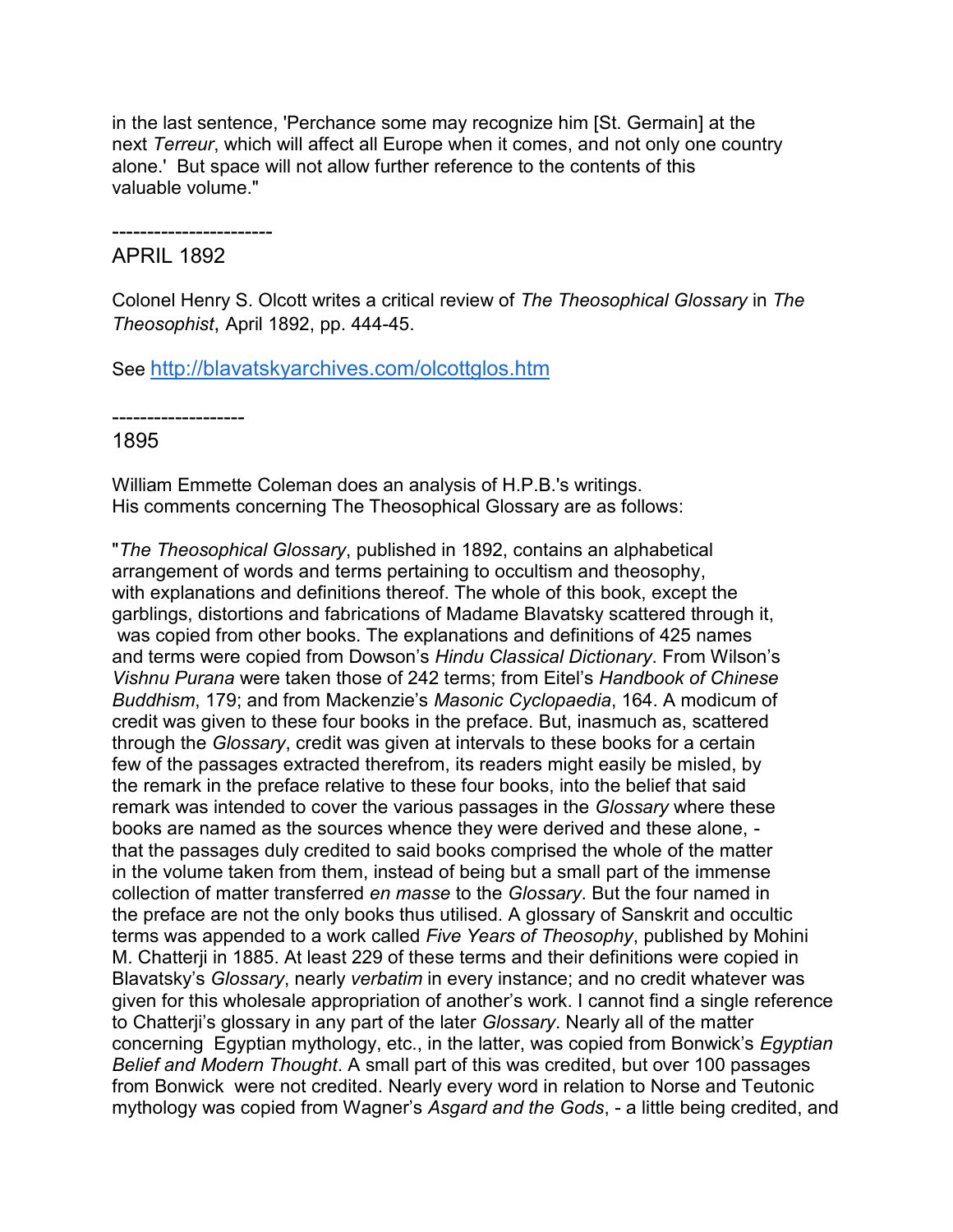some 100 passages not. Most of the Thibetan matter was taken from Schlagintweit's *Buddhism in Thibet*, - some credited, but nearly 50 passages were not. Much of the material anent Southern Buddhism was copied from Spence Hardy's *Eastern Monachism*, - nearly 50 passages being uncredited. Most of the Babylonian and Chaldean material was extracted from Smith's *Chaldean Account of Genesis*, with nearly 50 passages not credited. The Parsi and Zoroastrian matter was from Darmesteter's translation of the *Zend-Avesta*, and West's translation of the *Bundahish* in the *Sacred Books of the East*, - mostly uncredited. Among other books levied upon in the compilation of the *Glossary*, principally with no credit given, are these: Sayce's *Hibbert Lectures* Myer's *Qabbala*, Hartmann's *Paracelsus,* Crawford's translation of the *Kalevala,* King's *Gnostics*, Faber's *Cabiri*, Beal's *Catena of Buddhist Scriptures*, Rhys Davids's *Buddhism*, Edkins's *Chinese Buddhism*, Maspero's *Guide au Musee de Boulaq*, Subba Row's *Notes on the Bhagavad Gita*, Kenealy's *Book of God*, Eliphas Levi's *Works*, and various others."

#### Quoted from:

<http://blavatskyarchives.com/colemansources1895.htm>

----------------------

## JANUARY 1932

The U.L.T. magazine *The Theosophical Movement* (Theosophy Co., Bombay, India) publishes the text of H.P.B.'s actual *handwritten* title page from the manuscript of *The Theosophical Glossary*.

This manuscript title page informs the reader that the Glossary will cover "Sanskrit, Pahlavi, Tibetan, Pali, Chaldean, Persian, Scandinavian, Hebrew, Greek, Latin, Kabalistic and Gnostic words and occult names used in Theosophical literature."

On this title page, H.P.B. writes that she is "kindly helped for a number of kabalistic terms by W. Wynn Westcott, M.B., F.T.S., Hon. Magus, Soc. Ros., etc. etc."

Quoted from: *The Theosophical Movement*, Bombay, India, January 17, 1932 issue, p. 20. [Monthly magazine started by B.P. Wadia on Nov. 17, 1930.]

--------------------- 1968

Boris de Zirkoff publishes an article titled: "Who Played That Trick on H.P.B.? The Puzzle of 'The Theosophical Glossary.'"

[http://resources.theosophical.org/pdf/Authors/De%20Zirkoff/De\\_Zirkoff\\_Who\\_Played\\_T](http://resources.theosophical.org/pdf/Authors/De%20Zirkoff/De_Zirkoff_Who_Played_That_Trick.pdf) hat Trick.pdf